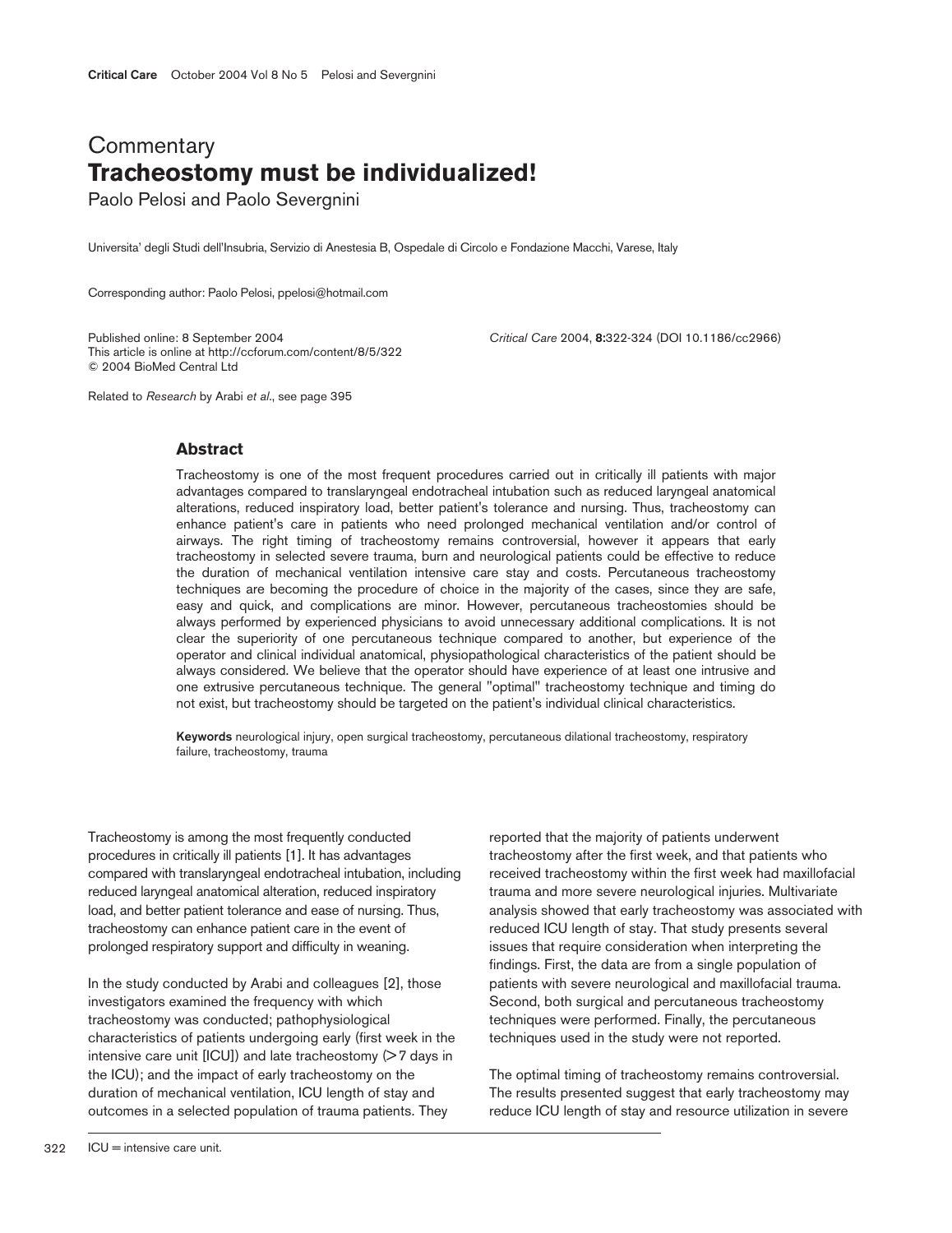trauma, which is in accordance with previous data reported in patients with acute respiratory failure [3], but early tracheostomy did not reduce hospital length of stay or mortality. A recent study [4], performed in medical intensive care patients, showed that early percutaneous dilational tracheostomy outweighted the risks of prolonged translaryngeal intubation, leading to reduced mortality, pneumonia, ICU stay and duration of mechanical ventilation

There is general agreement that tracheal intubation should be the first approach, and only thereafter is evaluation for possible tracheostomy necessary. In particular, it has been recommended that translaryngeal intubation be done in those patients whose anticipated need is up to 10 days, and that tracheostomy be done if an artificial airway is likely to be required for longer than 21 days [5]. Tracheostomy is mandatory in severe maxillofacial or neck trauma, burns to the head, neck and airways, and presence of altered swallowing (in which case early tracheostomy is needed). On the other hand, tracheostomy is indicated for prolonged respiratory support and airway maintenance in order to prevent complications of long-term translaryngeal intubation in chronic myopathies or laryngeal cord paralysis (late tracheostomy). Regardless, the decision on the timing of tracheostomy should be made on an individual basis, taking into account the patient's age and prognosis. In the study conducted by Arabi and colleagues [2], 30% of tracheostomies were surgical. Surgical tracheostomy is mandatory, particularly in the presence of anatomical or pathological alterations to the neck.

The percutaneous dilatation technique was proposed by Ciaglia and coworkers [6] in 1985, and since then other methods have been proposed so that percutaneous tracheostomy may be performed at the bedside, rather than surgical tracheostomy in the operating theatre [7-10]. Various complications have been reported for percutaneous techniques, including tracheal ring fracture or dislocation, tracheal stenosis and obliteration above the tracheostoma, emphysema or pneumothorax due to posterior tracheal wall laceration, tracheo-oesophageal fistola, and acute fatal haemorrhage [11]. Several studies have compared safety and outcome with percutaneous tracheostomy versus those with surgical tracheostomy, but lack of rigorous design renders useful comparisons quite impossible. The majority of prospective randomized trials reported that potential advantages of percutaneous technique relative to surgical tracheostomy include ease of performance, and lower incidence of peristomal bleeding and postoperative infection, which are associated with lower costs [12–14]. Among the percutaneous techniques, the most popular are the modified original Ciaglia technique ('single step' Blue Rhino) [7], the guidewire dilator forceps technique proposed by Griggs and coworkers [8], the Percu-twist technique proposed by Frova and Quintel [9], and the translaryngeal technique proposed by Fantoni and Ripamonti [10].

The Blue Rhino, the Griggs and the Percu-twist techniques are characterized by dilation of the tissues using forces applied from outside to inside the tracheal wall (intrusive techniques). The main potential complications with these techniques are rupture or dislocation of tracheal rings and bleeding. The main advantages are that ventilation is relatively easy during the manoeuvre and the neck does not need to be overdistended.

The translaryngeal technique is different from the others becouse the cannula is stripped from inside to outside (extrusive technique). This should reduce injury to the anterior–posterior tracheal wall and bleeding. Thus, the translaryngeal technique is indicated in patients with active spontaneous bleeding or in patients at high risk for bleeding, such as those receiving heparin therapy or with coagulation factor deficits. Moreover, this technique is first choice in paediatric patients, in whom other techniques are contraindicated. The main problem with this technique is its complexity because of the need for two intubations. Thus, the technique is contraindicated in patients with expected difficult intubation and in those in whom extension of the neck must be avoided. Regardless of technique, it has been suggested that bronchoscopy should be used when performing percutaneous tracheostomy, with simple or videoassisted endoscopy, to facilitate and reduce possible complications [15]. Few studies in small groups of patients have been performed, and so there are few data with which to compare different percutaneous techniques [16–18]. In general, it does not appear that any one percutaneous technique is better than any other, but the patient's choice and the experience of the operator are determining factors.

It is important to emphasize that the introduction of different percutaneous techniques has reduced the number of supposed contraindications to tracheostomy in selected patients. In cardiothoracic patients, with mediastinal wounds, the percutaneous techniques should be considered first choice because of the marked reduction in tracheostomyassociated risk for mediastinitis. Tracheostomy in these patients has also been reported to be effective in reducing the duration of mechanical ventilation and in expediting weaning [19]. In head trauma and neurological patients, who are at high risk for nosocomial infection, the percutaneous tracheostomy was found to be associated with a marked reduction in late infections of the stoma. In severe head injury patients, however, careful monitoring of the physiology of the brain should be done, adequate sedation given, and timing carefully considered. Tracheostomy should be performed as soon as a stable physiological condition in the brain is achieved and prolonged ventilation is expected [20]. However, in spine injured patients we believe that Blue Rhino, Griggs and Percu-twist techniques are preferable because of the reduced need to extend the neck to optimize the manoeuvre. In patients with coagulation problems, percutaneous techniques, and in particular the translaryngeal